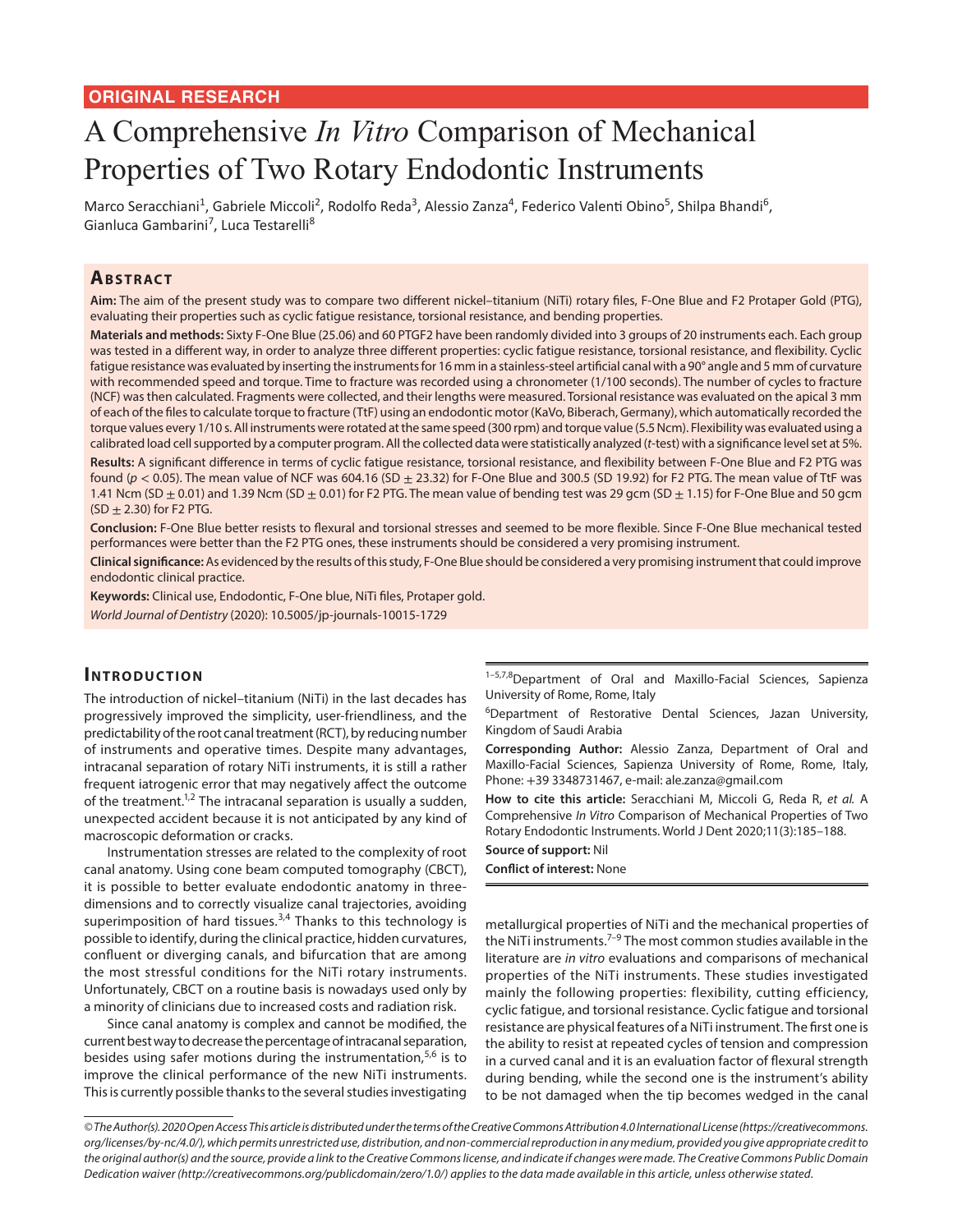and the shaft continues to rotate. Thus, flexibility and torsional resistance are important properties that could affect the mechanical performance of NiTi files during the root canal preparation, and they are influenced by several factors.<sup>10–15</sup> Among these factors, two were found to be most relevant in determining resistance to bending and torsional stress: the heat treatment and the mass of the NiTi instruments. The heat treatment modifies the instrument behavior simply changing the transition temperature of the instrument.16,17 A more martensitic file will be more resistant to flexural stress, while a more austenitic instrument will be more resistant to torsional fatigue. Moreover, the mass at the point of maximum stress is a key factor for the resistance of the instrument. Higher the mass, higher the torsional resistance will be, but on the contrary, it will be less resistant to flexural failure.<sup>18,19</sup>

Unfortunately, improving a specific property of an instrument may result in decreasing other properties. Therefore, when analyzing and comparing instruments *in vitro*, many or ideal all properties should be investigated.

The aim of the present study was to compare the different properties (cyclic fatigue resistance, torsional resistance, and bending properties) of two different NiTi rotary files, F-One Blue, an instrument recently introduced in the market, and F2 PTG, a well-studied and worldwide spread rotary file.

# **MATERIALS AND METHODS**

All steps of this study were performed at the Department of Oral and Maxillo-Facial Sciences of Sapienza University of Rome (Rome, Italy). Sixty F-One Blue 25.06 (Fanta Dental, Shanghai, China) and 60 PTG F2 (Dentsply Maillefer, Ballaigues, Switzerland) have randomly divided into 3 groups of 20 instruments each. Three groups have been randomly selected to be tested in three different ways: cyclic fatigue resistance, torsional resistance, and flexibility. Before undergoing the above-mentioned tests, all the 120 rotary files were previously examined through stereomicroscope (Carl Zeiss Micro Imaging, Göttingen, Germany) at 20× magnification to detect any macroscopic defects. No rotary files were discarded due to macroscopic external defects. The same operator performed all the tests, to avoid differences due to operator skills.

## **Cyclic Fatigue Test**

Twenty F-One Blue and 20 F2 PTG were tested using a cyclic fatigue device already validated in the previous study, made of two main parts: a stainless steel artificial (SS) canal with a 90° angle and 5 mm of curvature and a hand piece connected to a mobile device which allowed easy repeatable insertion of the instrument in the abovementioned SS root canal.<sup>20-23</sup> The NiTi rotary files were inserted for 16 mm inside the canal and rotated with the speed and the torque recommended by the manufacturer, 500 rpm and 2 Ncm for F-One Blue and 300 rpm 2.5 Ncm for PTG F2. The time to fracture was recorded using a chronometer (1/100 seconds), and the time was stopped when a visible or audible sign of fracture was detected. Finally, the NCF was calculated by multiplying the time to fracture for the rotational speed. Fragments were collected and their lengths were measured using a digital caliber.

#### **Torsional Resistance Test**

A torsional test was performed on the apical 3 mm of each of the files to calculate TtF using a new device validated in recently published manuscripts.<sup>11</sup> This device consists of two main parts, a hand piece connected on one side to an electric motor (KaVo,

Biberach, Germany) allowing a real-time (0.1 seconds) recording of the torque with a sensitivity of 0.05 Ncm and a vise used to firmly secure the apical 3 mm of the NiTi instruments. The two abovementioned machines were linked using a mobile device allowing easy placement of the files inside the vise. All the instruments were rotated at the same speed 300 rpm. The torque value set on the motor was 5.5 Ncm, to ensure a precise recording in a range from 0.05 to 5.5 Ncm. The TtF was registered for each instrument by the integrated software of the hand piece and calculated using a spreadsheet.

#### **Bending Test**

The bending test was performed by the using of a custom-made calibrated load cell and was supported by a computer program that guarantees a correct and reliable recording value expressed in gcm. The tip of the instrument was locked for 3 mm with a vise to the calibrated load cell. Once the instrument underwent an elastic displacement and reached an excursion of 45°, the moment of bending was recorded.24 This test was carried out for all the tested instruments.

#### **Statistical Analysis**

All the collected data were entirely analyzed using the Statistical Package for the Social Sciences (IBM-SPSS, version 23, Shanghai, China). A *t*-test was performed for cyclic fatigue, torsional resistance, and flexibility tests, *p* values were set at 0.05.

## **RESULTS**

Table 1 shows the results of cyclic fatigue tests, reporting mean values and standard deviation of NCF and fragment lengths (FLs). F-One Blue showed statistically significant higher values of NCF than PTG F2 ( $p < 0.05$ ).

Table 2 shows the results of the torsional resistance; the F-One Blue showed significantly higher resistance (*p* < 0.05) when compared to the PTG F2.

Table 2 shows the results of bending test. The F-One Blue has significantly lower resistance ( $p < 0.05$ ) when compared to the PTG F2, which stands for a greater flexibility.

# **Dis c u s sio n**

The increased production and the spread of the NiTi rotary instruments among not only endodontist but also general practitioners (GP) is due to improved properties and a hugely increased number of new instruments recently introduced on the market. The multitude of new instruments available on the market can generate confusion, mainly because manufacturers tend to highlight the improvement of some properties and do the opposite in the case of a decrease of other properties related to innovations. The same procedure is sometimes done by researchers, investigating only one property of the new instrument. For these reasons, when a new instrument is introduced on the market, a comprehensive, wide evaluation of all the mechanical properties should be performed. Despite the lack of standardized dynamic test, the most common static tests, although not exhaustive, must be used to evaluate and compare new instruments.

The PTG F2 is a deeply studied instrument with a convex triangular cross-section, with 3 cutting surfaces along the file surface. It presents a tip of 25 and a variable taper. The heat-treated alloy of PTG F2 instruments is the Gold Wire (Dentsply Maillefer,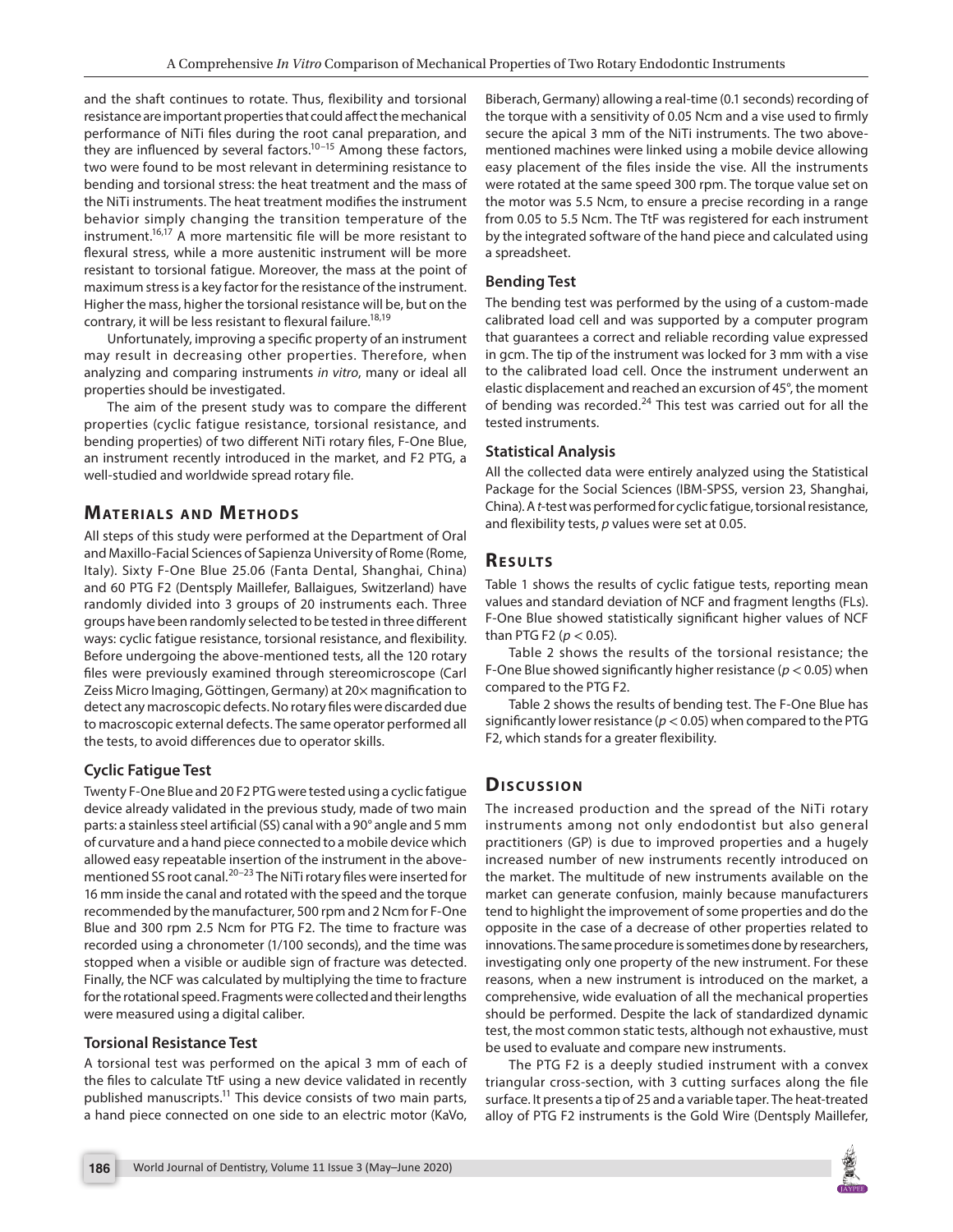| Table 1: Mean and p values for NCF and FLs of F-One Blue and PTG F2 |                  |                 |               |                |  |  |  |  |
|---------------------------------------------------------------------|------------------|-----------------|---------------|----------------|--|--|--|--|
|                                                                     | <b>NCF</b>       |                 | FI s          |                |  |  |  |  |
|                                                                     | F-One Blue       | PTG F2          | F-One Blue    | PTG F2         |  |  |  |  |
| $Mean + SD$                                                         | $604.16 + 23.32$ | $300.5 + 19.92$ | $6.05 + 0.30$ | $6.075 + 0.01$ |  |  |  |  |
| <i>p</i> value                                                      | 0.000            |                 | 0.85          |                |  |  |  |  |

| Table 2: Mean and p values for TtF and bending test of F-One Blue and PTG F2 |               |               |             |             |  |  |  |  |
|------------------------------------------------------------------------------|---------------|---------------|-------------|-------------|--|--|--|--|
|                                                                              | TtF           |               | Bending     |             |  |  |  |  |
|                                                                              | F-One Blue    | PTG F2        | F-One Blue  | PTG F2      |  |  |  |  |
| $Mean + SD$                                                                  | $1.41 + 0.01$ | $1.39 + 0.01$ | $29 + 1.15$ | $50 + 2.30$ |  |  |  |  |
| <i>p</i> value                                                               | 0.002         |               | 0.000       |             |  |  |  |  |

Ballaigues, Switzerland) that according to the previous studies increases their fatigue resistance and flexibility.<sup>16,17</sup>

The F-One Blue rotary instruments are recently introduced on the market with a peculiar flat-side design along the long axis of the instrument.<sup>23</sup> This instrument is designed to be used as a single-file system, with a tip size 25 and a 0.06 constant taper. It exhibits an S-shaped cross section modified by the flat design. Another innovative characteristic is the proprietary, (not disclosed) heat treatment, the AF-H wire (Fanta Dental, Shanghai, China). This heat treatment, according to the manufacturer internal studies, increased both torsional and flexural resistance, but no data are currently available in the dental literature.

The results from the present study showed higher cyclic fatigue resistance, torsional resistance, and an increased flexibility of the F-One Blue, when compared with the PTG F2. Cyclic fatigue and torsional resistances are influenced by several factors, among them the most remarkable are heat treatment, metal mass, and cross-sectional design.14,15,20,21,25,26 No published studies analyzed or compared the differences between the two proprietary heat treatments; therefore, their influence in the present results is a possibility but cannot be demonstrated.

The cross-sectional design and the relative metal mass could be taken into consideration to explain the better result of F-One Blue in flexural resistance. The F-One Blue presents a flat-sided S-shaped cross-sectional design along the surface of the instrument. The combination of this flat design and the S-shaped cross-sectional design gives the instrument a lower metal mass.<sup>18,23,27</sup> In literature, many studies evaluated the role of the metal mass on cyclic fatigue failure and have already demonstrated that the lower the mass, the greater the resistance to cyclic fatigue will. These features can also explain the results of the flexibility test; the less the mass, the more flexible the instrument is.

The results of the torsional test showed a higher torque at fracture (greater torsional resistance) of F-One Blue compared to PTG F2. This was an unexpected result, because it has been widely demonstrated that smaller dimensions and (or smaller metal mass significantly decrease torsional resistance.<sup>28–30</sup> These unexpected results can be explained by the new manufactured heat-treated alloy, the AF-H wire. According to the manufacturer internal studies, this peculiar heat treatment was able to increase the metallurgical properties, also providing a superior resistance to torsional stresses.

In conclusion, within the limitations of this study and the lack of clinical studies comparing the *in vivo* performance of the tested NiTi rotary files, these results showed significant differences in the *in vitro* performance for F-One Blue compared to PTG F2. Since the PTG F2 is a commonly used and widely investigated instrument, it could be stated that the new F-One Blue can be considered a very promising instrument, due to its innovative flat side design and heat treatment, and its clinical use can be promoted.

#### **Re f e r e n c e s**

- 1. Kottoor J, Velmurugan N, Gopikrishna V, et al. Effects of multiple root canal usage on the surface topography and fracture of two different Ni-Ti rotary file systems. Indian J Dent Res 2013;24(1):42–47. DOI: 10.4103/0970-9290.114942.
- 2. Gambarini G, Miccoli G, Seracchiani M, et al. Fatigue resistance of new and used nickel-titanium rotary instruments: a comparative study. Clin Ter 2018;169(3):e96–e101. DOI: 10.7417/T.2018.2061.
- 3. Segato AVK, Piasecki L, Felipe Iparraguirre Nuñovero M, et al. The accuracy of a new cone-beam computed tomographic software in the preoperative working length determination ex vivo. J Endod 2018;44(6):1024–1029. DOI: 10.1016/j.joen.2018.02.027.
- 4. Valenti-Obino F, Di Nardo D, Quero L, et al. Symmetry of root and root canal morphology of mandibular incisors: a cone-beam computed tomography study. J Clin Exp Dent 2019;11(6):e527–e533. DOI: 10.4317/jced.55629.
- 5. Gambarini G, Tucci E, Bedini R, et al. The effect of brushing motion on the cyclic fatigue of rotary nickel titanium instruments. Ann Ist Super Sanita 2010;46(4):400–404. DOI: 10.4415/ANN\_10\_04\_07.
- 6. Gambarini G, Piasecki L, Miccoli G, et al. Classification and cyclic fatigue evaluation of new kinematics for endodontic instruments. Aust Endod J 2019;45(2):154–162. DOI: 10.1111/aej.12294.
- 7. Necchi S, Petrini L, Taschieri S, et al. A comparative computational analysis of the mechanical behavior of two nickel-titanium rotary endodontic instruments. J Endod 2010;36(8):1380–1384. DOI: 10.1016/j.joen.2010.03.026.
- 8. Alcalde MP, Tanomaru-Filho M, Bramante CM, et al. Cyclic and torsional fatigue resistance of reciprocating single files manufactured by different nickel-titanium alloys. J Endod 2017;43(7):1186–1191. DOI: 10.1016/j.joen.2017.03.008.
- 9. Yang YJ, Hou BX, Hou XM. Metallurgic behavior and mechanical property of nickel-titanium endodontic files made by 3 heat treatment techniques. Zhonghua Kou Qiang Yi Xue Za Zhi 2018;53(8):539–545. DOI: 10.3760/cma.j.issn.1002-0098.2018.08.008.
- 10. Plotino G, Giansiracusa Rubini A, Grande NM, et al. Cutting efficiency of reciproc and WaveOne reciprocating instruments. J Endod 2014;40(8):1228–1230. DOI: 10.1016/j.joen.2014.01.041.
- 11. Gambarini G, Galli M, Seracchiani M, et al. In vivo evaluation of operative torque generated by two nickel-titanium rotary instruments during root canal preparation. Eur J Dent 2019;13(4): 556–562. DOI: 10.1055/s-0039-1698369.
- 12. Gambarini G, Seracchiani M, Piasecki L, et al. Measurement of torque generated during intracanal instrumentation in vivo. Int Endod J 2019;52(5):737–745. DOI: 10.1111/iej.13042.
- 13. Gambarini G, Galli M, Di Nardo D, et al. Differences in cyclic fatigue lifespan between two different heat treated NiTi endodontic